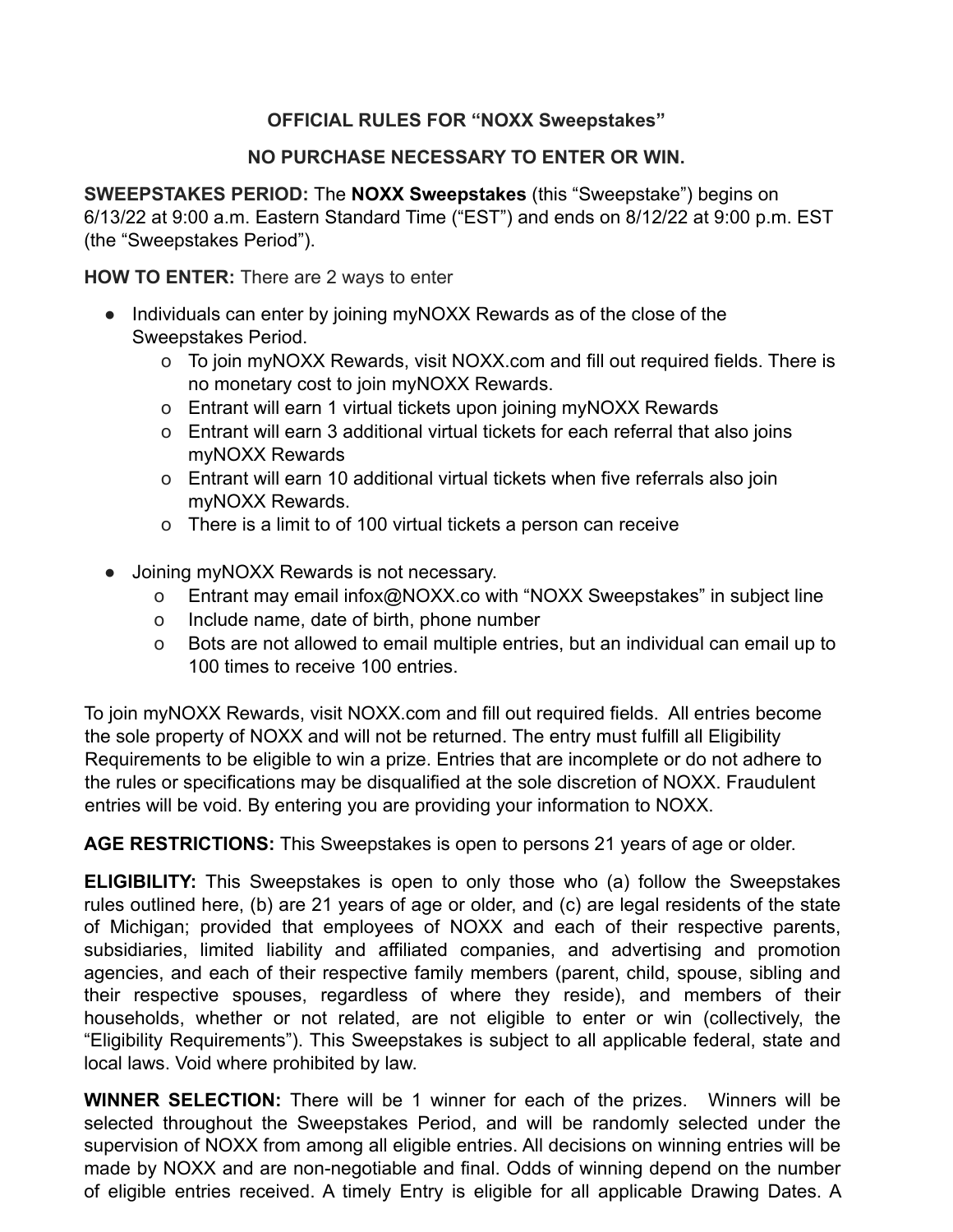Selected Winner will have that entry removed but the winner's other timely Entry is eligible for all applicable Drawing Dates.

**WINNER NOTIFICATION:** The potential winners will be contacted the week following each weeks' random drawing via phone call or text message (standard messaging rates apply). The potential winner must respond to such notification within one (1) day and provide an email to receive further prize collection instructions. NOXX shall have NO liability for any potential winner's failure to receive notices due to security settings or for such potential winner's provision of incorrect or otherwise non-functioning contact information. The potential winner may be required to execute and return an affidavit of eligibility, a publicity release (except where prohibited), a liability release and a copy of his/her valid personal identification card bearing his/her photograph, name, age, and address within one (1) day of date of issuance. Return of prize or prize notification as undeliverable, failure to sign and return requested documentation within the specified time period, the inability of NOXX to contact a potential winner within a reasonable time period or noncompliance with these Official Rules by any potential winner will result in disqualification and, at NOXX's sole discretion, select another winner at random from the remaining eligible entries.

| <b>Drawing Date</b> | <b>Prize</b>                                                             | <b>Estimated Retail Value</b> |
|---------------------|--------------------------------------------------------------------------|-------------------------------|
| 7/8/2022            | <b>Oculus Virtual Reality</b><br>Headset                                 | \$499.99                      |
| 7/15/2022           | \$1,000 Gas Gift Card                                                    | \$1,000.00                    |
| 7/22/2022           | <b>Breakaway Festival Friday</b><br>VIP Space Deck Table for 8<br>people | \$4,350.00                    |
| 7/29/2022           | Free Cannabis Flower for a<br>year (7g / Week)                           | \$2,000.00                    |
| 8/5/2022            | Free Cannabis Flower for a<br>year (7g / WeeK)                           | \$2,000.00                    |
| 8/12/2022           | \$5,000 Cash                                                             | \$5,000.00                    |
| 8/19/2022           | \$10,000 Cash                                                            | \$10,000.00                   |

**PRIZES:** Each week during the Sweepstakes Period, a maximum of one (1) winner will receive each prize as outlined below.

All applicable federal, state and local taxes, any other expenses associated with prize acceptance and use not specifically listed herein as being provided are the responsibility of each winner. NOXX will issue an IRS 1099 form to the winner(s) if applicable. Prizes are awarded "as is" with no warranty or guarantee, either expressed or implied by NOXX. No substitution, transfer or cash redemption of prizes is permitted, except by NOXX, which reserves the right to substitute a prize (or portion thereof) with one of comparable or greater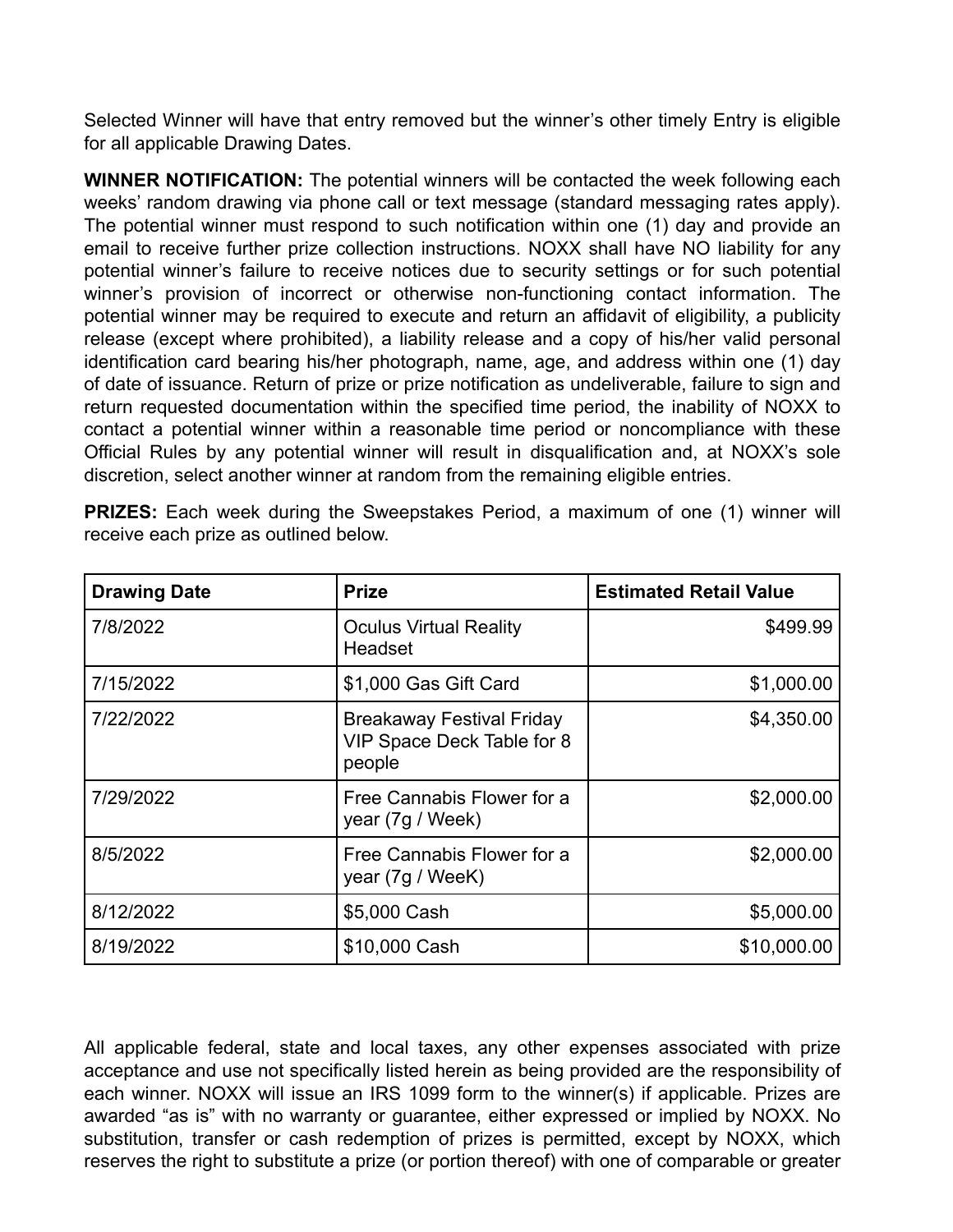value. Total Estimated Retail Value is \$24,849.99. All prize details are at NOXX's sole discretion.

**GENERAL CONDITIONS:** By entering this Sweepstakes and/or accepting any prize, entrant agrees: (1) to release, discharge and hold harmless NOXX, and its respective parent, subsidiaries, limited liability and affiliated companies, advertising and promotion agencies, and each of their respective shareholders, officers, directors, employees, members, agents and assigns, (collectively, the "Released Parties") from liability of any kind or nature for any loss, claims, damages, or injuries of any kind resulting in whole or in part, directly or indirectly from entrant's participation in this Sweepstakes or from the acceptance and use/misuse of any prize; and (2) to abide by, and be bound by these Official Rules and the decisions of the NOXX relating to participation in this Sweepstakes, selection of winners and awarding of prizes, which shall be final. Acceptance of any prize constitutes permission for NOXX to use winner's name, biographical information, city and state of residence, voice, photograph, image and/or likeness for advertising, promotional and other purposes in any and all media now known or hereafter devised, worldwide, in perpetuity, without further compensation, notification or permission from entrant or any third party and without prior notice, approval or inspection, and to execute specific consent to such use if asked to do so, unless prohibited by law. Released Parties are not responsible for lost, interrupted or unavailable network, server, Internet Service Provider (ISP), website, or other connections, availability or accessibility or miscommunications or failed computer, satellite, telephone or cable transmissions, lines, or technical failure or jumbled, scrambled, delayed, or misdirected transmissions or computer hardware or software malfunctions, failures or difficulties, or other errors or difficulties of any kind whether human, mechanical, electronic, computer, network, typographical, printing or otherwise relating to or in connection with this Sweepstakes, including, without limitation, errors or difficulties which may occur in connection with the administration of this Sweepstakes, the processing of entries, the announcement of the prize[s], or in any Sweepstakes-related materials. Released Parties are also not responsible for any incorrect or inaccurate information, whether caused by site users, tampering, hacking, or by any equipment or programming associated with or utilized in this Sweepstakes. Released Parties are not responsible for injury or damage to any person's computer related to or resulting from participating in this Sweepstakes or downloading materials from or use of the website. Persons who tamper with or abuse any aspect of this Sweepstakes or website, who act in an unsportsmanlike or disruptive manner or who are in violation of these Official Rules, as solely determined by NOXX, will be disqualified and all associated entries will be void. Should any portion of this Sweepstakes be, in NOXX's sole opinion, compromised by virus, worms, bugs, non-authorized human intervention or other causes which, in the sole opinion of the NOXX, corrupt or impair the administration, security, fairness or proper play, or submission of entries, or should this Sweepstakes be unable to run as planned for any other reason, NOXX reserves the right at its sole discretion to suspend, modify or terminate this Sweepstakes and, if terminated, at its discretion, select the potential winner[s] in a random drawing from among all eligible, non- suspect entries received prior to action taken. CAUTION: ANY ATTEMPT TO DELIBERATELY DAMAGE THE WEBSITE OR UNDERMINE THE LEGITIMATE OPERATION OF THIS SWEEPSTAKES MAY BE IN VIOLATION OF CRIMINAL AND CIVIL LAWS AND SHOULD SUCH AN ATTEMPT BE MADE, NOXX RESERVES THE RIGHT TO SEEK DAMAGES AND OTHER REMEDIES (INCLUDING ATTORNEY FEES) FROM ANY SUCH INDIVIDUAL TO THE FULLEST EXTENT OF THE LAW, INCLUDING CRIMINAL